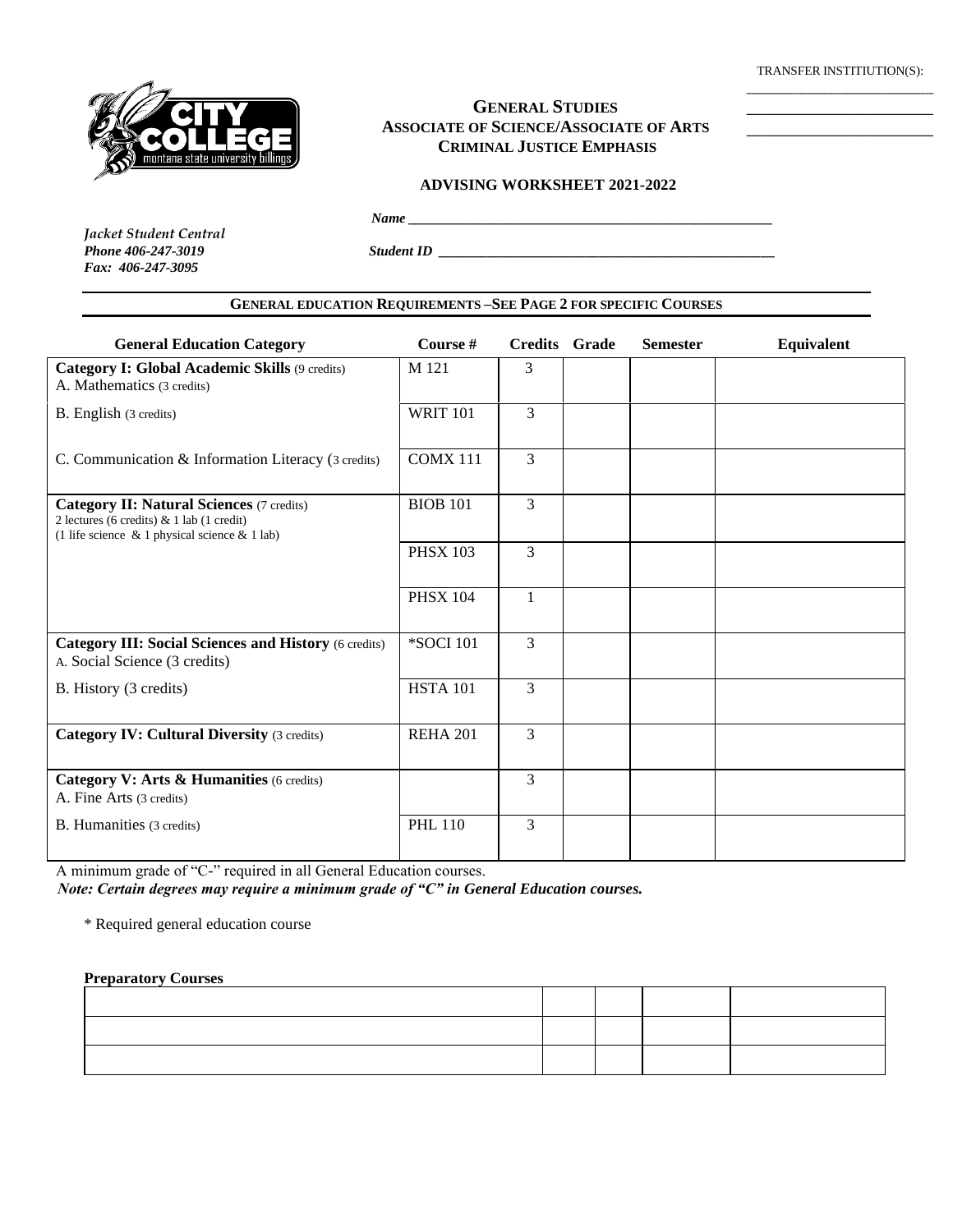# **GENERAL EDUCATION REQUIREMENTS**

|                                                                |     | <b>CATEGORY I: GLOBAL ACADEMIC SKILLS</b><br>9 credits        |               |  |  |  |
|----------------------------------------------------------------|-----|---------------------------------------------------------------|---------------|--|--|--|
| Students are required to take one course from each subcategory |     |                                                               |               |  |  |  |
|                                                                |     | <b>Subcategory A - Mathematics</b><br>3 credits               |               |  |  |  |
| $+M$                                                           | 105 | <b>Contemporary Mathematics</b>                               | 3             |  |  |  |
| $+M$                                                           | 114 | <b>Extended Technical Mathematics</b>                         | 3             |  |  |  |
| $+M$                                                           | 121 | College Algebra                                               | 3             |  |  |  |
| M                                                              | 122 | College Trigonometry                                          | 3             |  |  |  |
| М                                                              | 130 | Math for Elementary Teachers I                                | 3             |  |  |  |
| $+M$                                                           | 140 | College Math for Healthcare                                   | 3             |  |  |  |
| $+M$                                                           | 143 | <b>Finite Mathematics</b>                                     | 4             |  |  |  |
| М                                                              | 161 | Survey of Calculus                                            | 3             |  |  |  |
| M                                                              | 171 | Calculus I                                                    | 4             |  |  |  |
| <b>STAT</b>                                                    | 141 | Introduction to Statistical Concepts                          | 3             |  |  |  |
| <b>STAT</b>                                                    | 216 | Introduction to Statistics                                    | 4             |  |  |  |
| <b>Subcategory B - English</b>                                 |     | 3 credits                                                     |               |  |  |  |
| $+WRIT$                                                        | 101 | College Writing I                                             | 3             |  |  |  |
| $+WRIT$                                                        | 121 | Introduction to Technical Writing                             | 3             |  |  |  |
| $+WRIT$                                                        | 122 | Introduction to Business Writing                              | 3             |  |  |  |
| WRIT                                                           | 201 | College Writing II                                            | 3             |  |  |  |
| WRIT                                                           | 220 | Business & Professional Writing                               | 3             |  |  |  |
| WRIT                                                           | 221 | <b>Intermediate Technical Writing</b>                         | $\mathcal{R}$ |  |  |  |
|                                                                |     | Subcategory C- Communication & Information Literacy 3 credits |               |  |  |  |
| <b>BMIS</b>                                                    | 150 | Cyber Security & Electronic Communication 3                   |               |  |  |  |
| $+COMX$ 111                                                    |     | Introduction to Public Speaking                               | 3             |  |  |  |
| $+COMX$ 115                                                    |     | Introduction to Interpersonal Communication 3                 |               |  |  |  |
| LSCI                                                           | 125 | Research in the Information Age                               | 3             |  |  |  |
|                                                                |     |                                                               |               |  |  |  |

**CATEGORY II: NATURAL SCIENCES 6 cr. lecture & 1 cr. lab**

*Students are required to take one course from each subcategory and at least one corresponding lab or Integrated Sciences*

|                            |     | al least one corresponding two <u>or</u> megrated setences     |                |
|----------------------------|-----|----------------------------------------------------------------|----------------|
|                            |     | <b>Subcategory A – Life Sciences</b><br>3-4 credits            |                |
| <b>BIOB</b>                | 101 | Discover Biology                                               | 3              |
| <b>BIOB</b>                | 102 | Discover Biology Lab                                           | 1              |
| <b>BIOB</b>                | 121 | Fundamentals of Biology for Allied Health                      | 3              |
| <b>BIOB</b>                | 122 | Fund of Biology: Evolution, Ecology, &                         |                |
|                            |     | Biodiversity                                                   | 3              |
| <b>BIOB</b>                | 123 | Fund of Biology: The Nature of Nutrition                       | 3              |
| <b>BIOB</b>                | 160 | Principles of Living Systems                                   | 3              |
| <b>BIOB</b>                | 161 | Principles of Living Systems Lab                               | $\mathbf{1}$   |
|                            |     | <b>Subcategory B - Physical Sciences</b><br>3-4 credits        |                |
| ASTR                       | 110 | <b>Introduction to Astronomy</b>                               | 3              |
| <b>ASTR</b>                | 111 | Introduction to Astronomy Lab                                  | 1              |
| $+CHMY$                    | 121 | Introduction to General Chemistry                              | 3              |
| $+CHMY$                    | 122 | Introduction to General Chemistry Lab                          | 1              |
| <b>CHMY</b>                | 141 | College Chemistry I                                            | 3              |
| <b>CHMY</b>                | 142 | College Chemistry Laboratory I                                 | $\mathbf{1}$   |
| <b>GEO</b>                 | 101 | Introduction to Physical Geology                               | 3              |
| GEO                        | 102 | Introduction to Physical Geology Laboratory                    | $\mathbf{1}$   |
| GPHY                       | 262 | Spatial Sciences Technology & Applications                     | 3              |
| <b>GPHY</b>                | 263 | Spatial Sciences and Technology Laboratory                     | $\mathbf{1}$   |
| <b>PHSX</b>                | 103 | Our Physical World                                             | 3              |
| <b>PHSX</b>                | 104 | Our Physical World Lab                                         | 1              |
| <b>PHSX</b>                | 205 | College Physics I                                              | 3              |
| <b>PHSX</b>                | 206 | College Physics I Lab                                          | 1              |
| <b>Integrated Sciences</b> |     |                                                                |                |
|                            |     | SCIN 101, 102, 103, 104 Integrated Sciences<br>3, 1, 3, 1      |                |
|                            |     | CATEGORY III: SOCIAL SCIENCES AND HISTORY<br><b>6</b> credits  |                |
|                            |     | Students are required to take one course from each subcategory |                |
|                            |     | <b>Subcategory A - Social Sciences</b><br>3 credits            |                |
| <b>ANTY</b>                | 217 | Physical Anthropology & Archeology                             | 3              |
| $+{\rm BGEN}$              | 105 | <b>Introduction to Business</b>                                | 3              |
| $+COMX$ 106                |     | Communicating in a Dynamic Workplace                           | 3              |
| <b>ECNS</b>                | 201 | Principles of Microeconomics                                   | 3              |
| <b>ECNS</b>                | 202 | Principles of Macroeconomics                                   | 3              |
| <b>EDU</b>                 | 105 | <b>Education and Democracy</b>                                 | 3              |
| HTH                        | 110 | Personal Health and Wellness                                   | 3              |
| <b>PSCI</b>                | 210 | <b>Introduction to American Government</b>                     | 3              |
| <b>PSCI</b>                | 220 | Introduction to Comparative Government                         | 3              |
| $+$ PSYX                   | 100 | Introduction to Psychology                                     | 3              |
| $+SOCI$                    | 101 | Introduction to Sociology                                      | $\overline{3}$ |
| <b>SOCI</b>                | 201 | <b>Social Problems</b>                                         |                |

|             |     | <b>Subcategory B - History</b>              | 3 credits |
|-------------|-----|---------------------------------------------|-----------|
| <b>HSTA</b> | 101 | American History I                          | 3         |
| <b>HSTA</b> | 102 | American History II                         | 3         |
| <b>HSTR</b> | 101 | <b>Western Civilization I</b>               | 3         |
| <b>HSTR</b> | 102 | <b>Western Civilization II</b>              | 3         |
| <b>HSTR</b> | 103 | Honors Western Civilization I               | 3         |
| <b>HSTR</b> | 104 | Honors Western Civilization II              | 3         |
| <b>PSCI</b> | 230 | Introduction to International Relations     | 3         |
|             |     |                                             |           |
|             |     | <b>CATEGORY IV: CULTURAL DIVERSITY</b>      | 3 credits |
| <b>ANTY</b> | 220 | Culture and Society                         | 3         |
| <b>ARTH</b> | 160 | Global Visual Culture                       | 3         |
| <b>COMX</b> | 212 | Introduction to Intercultural Communication | 3         |
| <b>GPHY</b> | 121 | Human Geography                             | 3         |
| <b>HTH</b>  | 270 | Global Health Issues                        | 3         |
| LIT         | 230 | World Literature Survey                     | 3         |
| <b>MUSI</b> | 207 | World Music                                 | 3         |
| NASX        | 105 | Introduction to Native American Studies     | 3         |
| NASX        | 205 | Native Americans in Contemporary Society    | 3         |
| PHI.        | 271 | Indian Philosophies and Religions           | 3         |
| PHL.        | 272 | Chinese Philosophies and Religions          | 3         |
| REHA        | 201 | Introduction to Diversity in Counseling     | 3         |
| <b>RLST</b> | 170 | The Religious Quest                         | 3         |
| <b>SPNS</b> | 150 | The Hispanic Tradition                      | 3         |
| WGSS        | 274 | Women, Culture and Society                  | 3         |
|             |     |                                             |           |

# **CATEGORY V: ARTS & HUMANITIES 6 credits**

| Students are required to take one course from each subcategory |     |                                         |           |  |  |  |
|----------------------------------------------------------------|-----|-----------------------------------------|-----------|--|--|--|
|                                                                |     | <b>Subcategory A - Fine Arts</b>        | 3 credits |  |  |  |
| ARTZ                                                           | 101 | Art Fundamentals (dual enrollment only) | 3         |  |  |  |
| <b>ARTZ</b>                                                    | 105 | Visual Language-Drawing                 | 3         |  |  |  |
| ARTZ.                                                          | 106 | Visual Language -2D Foundations         | 3         |  |  |  |
| <b>ARTZ</b>                                                    | 108 | Visual Language $-3D$ Foundations       | 3         |  |  |  |
| <b>ARTZ</b>                                                    | 131 | Ceramics for Non-majors                 | 3         |  |  |  |
| <b>CRWR</b>                                                    | 240 | Intro Creative Writing Workshop         | 3         |  |  |  |
| FILM                                                           | 160 | Introduction to World Cinema            | 3         |  |  |  |
| LIT                                                            | 270 | Film & Literature                       | 3         |  |  |  |
| <b>MART</b>                                                    | 260 | Computer Presentation and Animation     | 3         |  |  |  |
| <b>MUSI</b>                                                    | 101 | <b>Enjoyment of Music</b>               | 3         |  |  |  |
| MUSI                                                           | 114 | Band: MSUB Symphonic                    | 1         |  |  |  |
| MUSI                                                           | 131 | Jazz Ensemble I: MSUB                   | 1         |  |  |  |
| MUSI                                                           | 147 | Choral Ensemble: University Chorus      | 1         |  |  |  |
| <b>PHOT</b>                                                    | 154 | <b>Exploring Digital Photography</b>    | 3         |  |  |  |
| THTR                                                           | 101 | Introduction to Theatre                 | 3         |  |  |  |
| <b>THTR</b>                                                    | 120 | Introduction to Acting I                | 3         |  |  |  |
|                                                                |     | <b>Subcategory B - Humanities</b>       | 3 credits |  |  |  |
| <b>ARTH</b>                                                    | 150 | Introduction to Art History             | 3         |  |  |  |
| <b>HONR</b>                                                    | 111 | Perspectives and Understanding          | 3         |  |  |  |
| LIT                                                            | 110 | Introduction to Literature              | 3         |  |  |  |
| LIT                                                            | 213 | Montana Literature                      | 3         |  |  |  |
| PHI.                                                           | 110 | Introduction to Ethics                  | 3         |  |  |  |
| PHI.                                                           | 111 | Philosophies of Life                    | 3         |  |  |  |
| PHL.                                                           | 254 | People and Politics                     | 3         |  |  |  |
| <b>Total</b>                                                   |     |                                         | 31        |  |  |  |

+Denotes a course offered at the City College campus. These courses may not be available every semester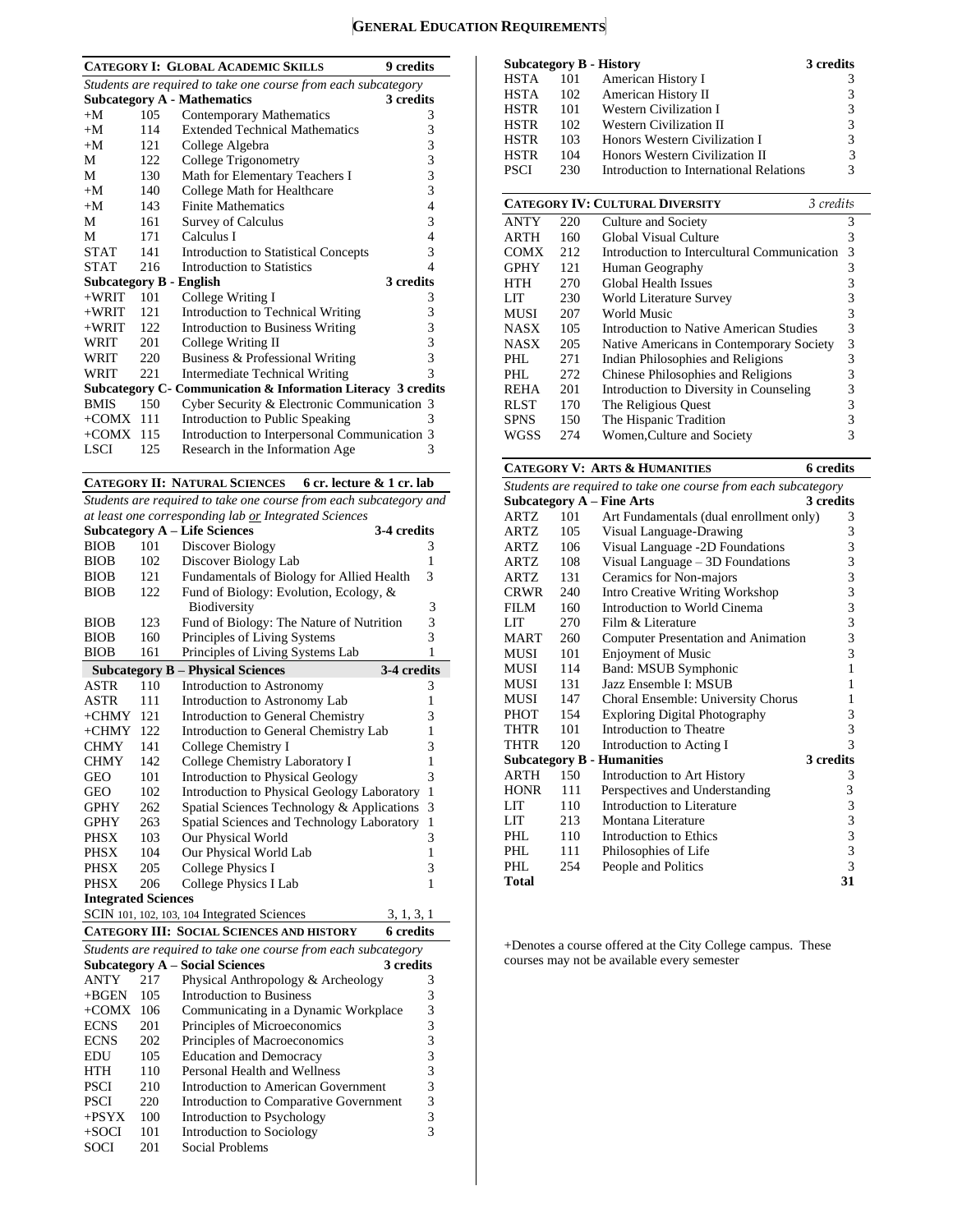| ∠ourse | `rodite<br>лсин | `rade | .semester | uvalent<br>' av |
|--------|-----------------|-------|-----------|-----------------|
|        |                 |       |           |                 |

| Required Courses |     |                                             |   |  |  |
|------------------|-----|---------------------------------------------|---|--|--|
| ^#CJUS           | 226 | Introduction to Probation                   | 3 |  |  |
| ^#CJUS           | 227 | Introduction to Policing                    | 3 |  |  |
| *COMX            | 115 | Introduction to Interpersonal Communication | 3 |  |  |
| ECP              | 291 | <b>Special Topics</b>                       | 3 |  |  |
| $+$ SOCI         | 201 | Social Problems                             | 3 |  |  |
| $+$ SOCI         | 221 | Criminal Justice System                     | 3 |  |  |
| <b>WRIT</b>      | 121 | Introduction to Technical Writing           | 3 |  |  |

+ Also required for BS in Criminal Justice, # Can also be used as a restricted elective for BS in Criminal Justice

^ Prerequisites are SOCI 101 and SOCI 221

### **Required Electives –** 8 credits

*A grade of "C" (2.0) or higher is mandatory in all Required Courses*

# *Suggested Plan of Study*

| <b>First Semester</b> | <b>Credits</b> | <b>Second Semester</b> | <b>Credits</b> |
|-----------------------|----------------|------------------------|----------------|
| Fine Arts             |                | <b>PHSX 103</b>        |                |
| <b>BIOB</b> 101       |                | <b>PHSX 104</b>        |                |
| <b>HSTA</b> 101       |                | <b>SOCI</b> 101        |                |
| M 121                 |                | <b>SOCI 201</b>        |                |
| <b>WRIT 101</b>       |                | <b>SOCI 221</b>        |                |
| <b>TOTAL</b>          | 15             | <b>WRIT 121</b>        |                |
|                       |                | <b>TOTAL</b>           | 16             |
| <b>Third Semester</b> | <b>Credits</b> | <b>Fourth Semester</b> | <b>Credits</b> |
| COMX 111              | 3              | <b>ECP 291</b>         |                |
| <b>COMX 115</b>       | 3              | <b>REHA 201</b>        |                |
| <b>CJUS</b> 226       |                | Electives              |                |
| <b>CJUS 227</b>       | 3              | <b>TOTAL</b>           | 14             |
| <b>PHL 101</b>        |                |                        |                |

**TOTAL 15** 

| <b>Categories</b>           | <b>Credits</b> | <b>Earned</b> | <b>Remaining</b> |
|-----------------------------|----------------|---------------|------------------|
| <b>General Education</b>    | 31             |               |                  |
| <b>Required Courses</b>     | 21             |               |                  |
| <b>Restricted Electives</b> | 8              |               |                  |
| <b>Total Required</b>       | 60             |               |                  |

Transcript evaluation (if applicable completed) by: \_\_\_\_\_\_\_\_\_\_\_\_\_\_\_\_\_\_\_\_\_\_\_\_\_on \_\_/\_\_\_/\_\_\_\_\_